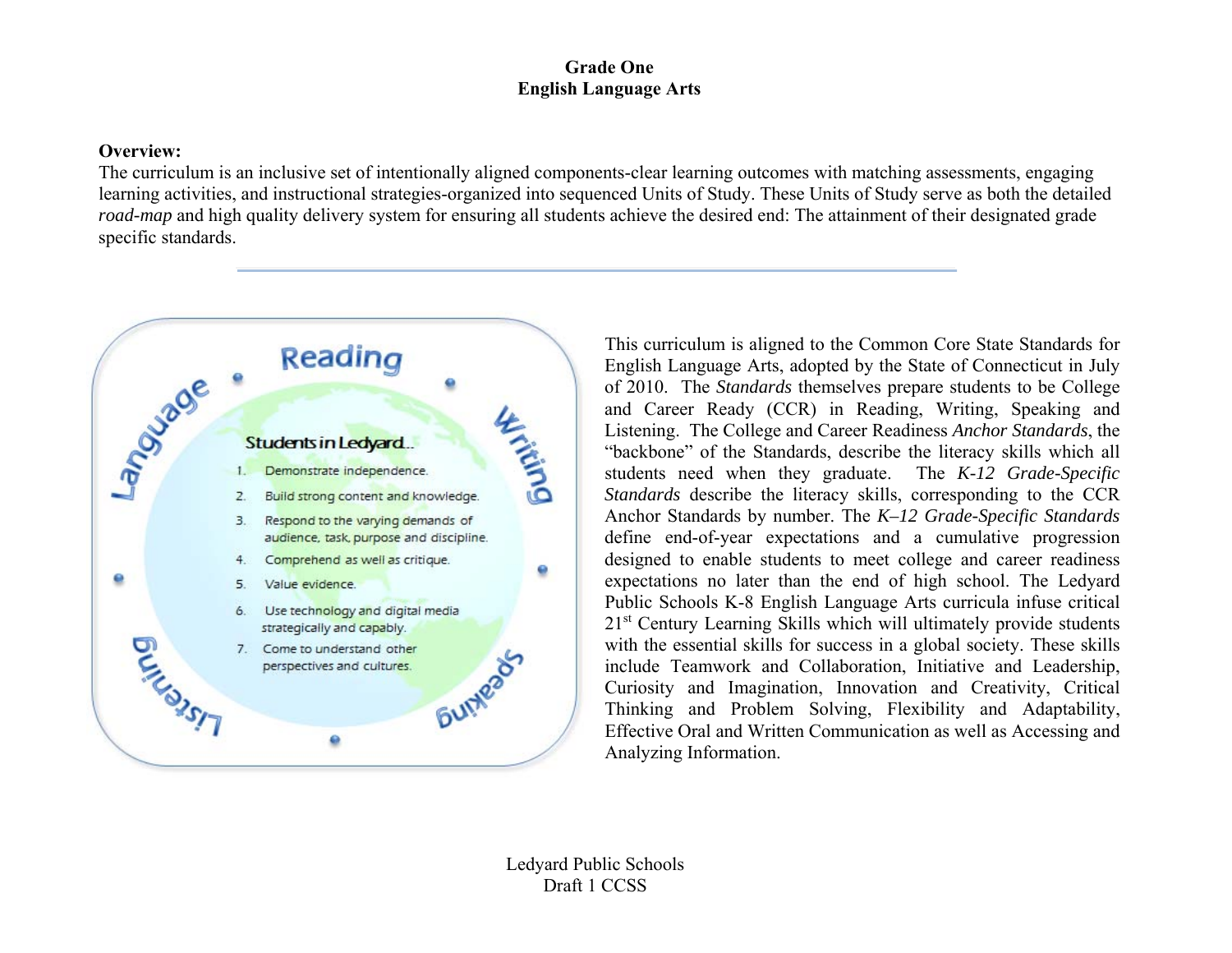#### **K-5 CCR Anchor Standards:**

The K-5 *CCR Anchor Standards* are an integrated model of literacy containing four strands: *Reading* (including Foundational Skills), *Writing*, *Speaking and Listening* and *Language*. Media requirements are blended throughout the standards.

# **College and Career Readiness Anchor Standards for Reading for Literature and Informational Text**

The following standards offer a focus for instruction and help ensure that students gain adequate exposure to a range of texts and tasks. Rigor is also infused through the requirement that students read increasingly complex texts through the grades. *Students advancing through the grades are expected to meet each year's grade-specific standards and retain or further develop skills and understandings mastered in preceding grades.* 

#### *Key Ideas and Details*

- 1. Read closely to determine what the text says explicitly and to make logical inferences from it; cite specific textual evidence when writing or speaking to support conclusions drawn from the text.
- 2. Determine central ideas or themes of a text and analyze their development; summarize the key supporting details and ideas.
- 3. Analyze how and why individuals, events, and ideas develop and interact over the course of a text.

# *Craft and Structure*

- 4. Interpret words and phrases as they are used in a text, including determining technical, connotative, and figurative meanings, and analyze how specific word choices shape meaning or tone.
- 5. Analyze the structure of texts, including how specific sentences, paragraphs, and larger portions of the text (e.g., a section, chapter, scene, or stanza) relate to each other and the whole.
- 6. Assess how point of view or purpose shapes the content and style of a text.

# *Integration of Knowledge and Ideas*

- 7. Integrate and evaluate content presented in diverse media and formats, including visually and quantitatively, as well as in words.
- 8. Delineate and evaluate the argument and specific claims in a text, including the validity of the reasoning as well as the relevance and sufficiency of the evidence.
- 9. Analyze how two or more texts address similar themes or topics in order to build knowledge or to compare the approaches the authors take.

# *Range of Reading and Level of Text Complexity*

10.Read and comprehend complex literary and informational texts independently and proficiently.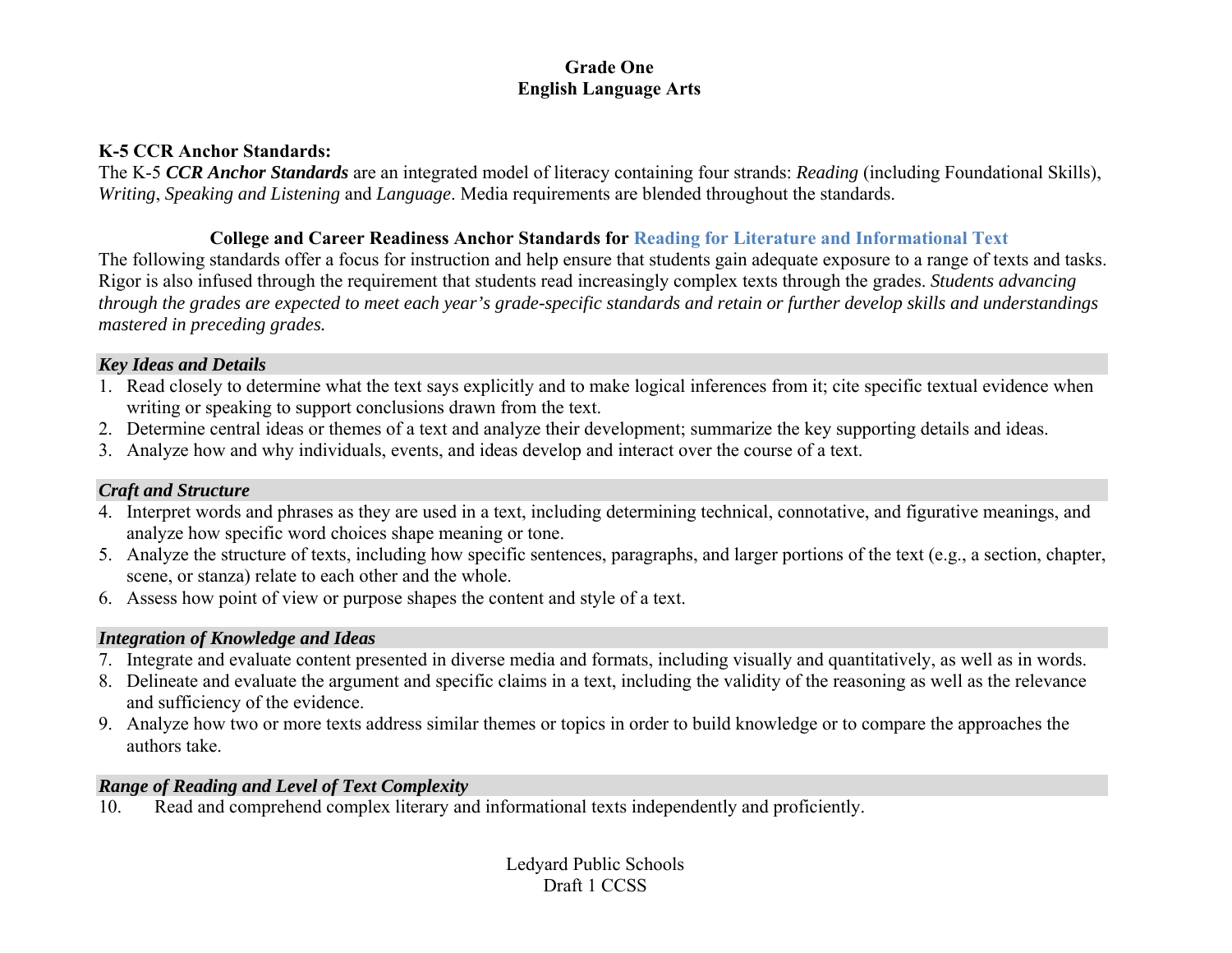#### **Reading Standards: Foundational Skills**

These are K-5 standards directed toward fostering students' understanding and working knowledge of concepts of print, the alphabetic principle, and other basic conventions of the English writing system. These foundational skills are not an end in and of themselves; rather, they are necessary and important components of an effective, comprehensive reading program designed to develop proficient readers with the capacity to comprehend texts across a range of types and disciplines. Instruction should be differentiated: good readers will need much less practice with these concepts than struggling readers will. The point is to teach students what they need to learn and not what they already know—to discern when particular children or activities warrant more or less attention.

# **College and Career Readiness Anchor Standards for Writing**

The following standards offer a focus for instruction to help ensure that students gain adequate mastery of a range of skills and applications. Each year in their writing, students should demonstrate increasing sophistication in all aspects of language use, from vocabulary and syntax to the development and organization of ideas, and they should address increasingly demanding content and sources. *Students advancing through the grades are expected to meet each year's grade-specific standards and retain or further develop skills and understandings mastered in preceding grades.*

#### *Text Types and Purposes*

- 1. Write arguments to support claims in an analysis of substantive topics or texts, using valid reasoning and relevant and sufficient evidence.
- 2. Write informative/explanatory texts to examine and convey complex ideas and information clearly and accurately through the effective selection, organization, and analysis of content.
- 3. Write narratives to develop real or imagined experiences or events using effective technique, well-chosen details, and wellstructured event sequences.

# *Production and Distribution of Writing*

- 4. Produce clear and coherent writing in which the development, organization, and style are appropriate to task, purpose, and audience.
- 5. Develop and strengthen writing as needed by planning, revising, editing, rewriting, or trying a new approach.
- 6. Use technology, including the Internet, to produce and publish writing and to interact and collaborate with others.

# *Research to Build and Present Knowledge*

7. Conduct short as well as more sustained research projects based on focused questions, demonstrating understanding of the subject under investigation.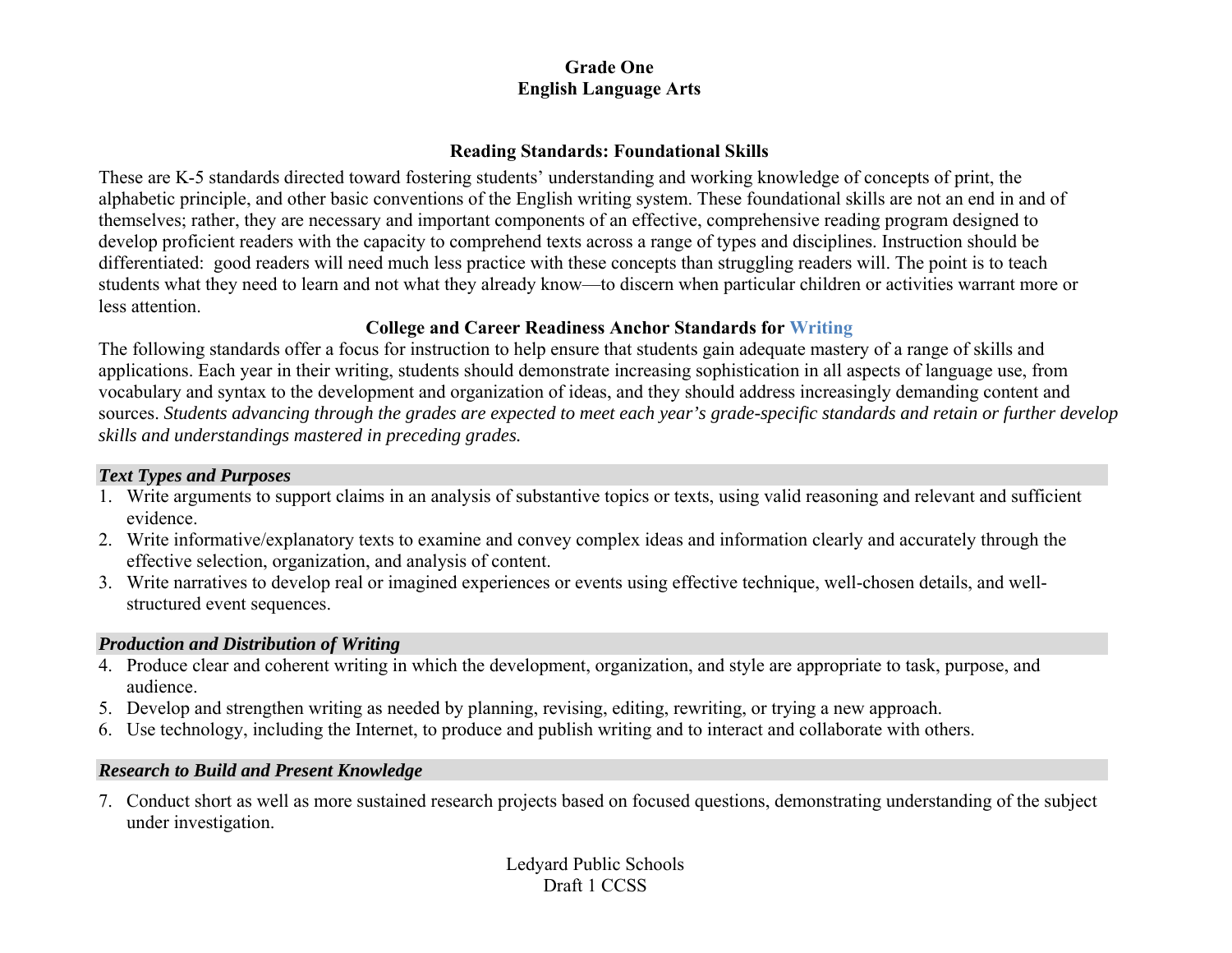- 8. Gather relevant information from multiple print and digital sources, assess the credibility and accuracy of each source, and integrate the information while avoiding plagiarism.
- 9. Draw evidence from literary or informational texts to support analysis, reflection, and research.

#### *Range of Writing*

10. Write routinely over extended time frames (time for research, reflection, and revision) and shorter time frames (a single sitting or a day or two) for a range of tasks, purposes, and audiences.

# **College and Career Readiness Anchor Standards for Language**

The following standards offer a focus for instruction to help ensure that students gain adequate mastery of a range of skills and applications. *Students advancing through the grades are expected to meet each year's grade-specific standards and retain or further develop skills and understandings mastered in preceding grades.*

#### *Conventions of Standard English*

- **1.** Demonstrate command of the conventions of standard English grammar and usage when writing or speaking.
- **2.** Demonstrate command of the conventions of standard English capitalization, punctuation, and spelling when writing.

# *Knowledge of Language*

**3.** Apply knowledge of language to understand how language functions in different contexts, to make effective choices for meaning or style, and to comprehend more fully when reading or listening.

# *Vocabulary Acquisition and Use*

- **4.** Determine or clarify the meaning of unknown and multiple-meaning words and phrases by using context clues, analyzing meaningful word parts, and consulting general and specialized reference materials, as appropriate.
- **5.** Demonstrate understanding of figurative language, word relationships and nuances in word meanings.
- **6.** Acquire and use accurately a range of general academic and domain-specific words and phrases sufficient for reading, writing, speaking, and listening at the college and career readiness level; demonstrate independence in gathering vocabulary knowledge when encountering an unknown term important to comprehension or expression.